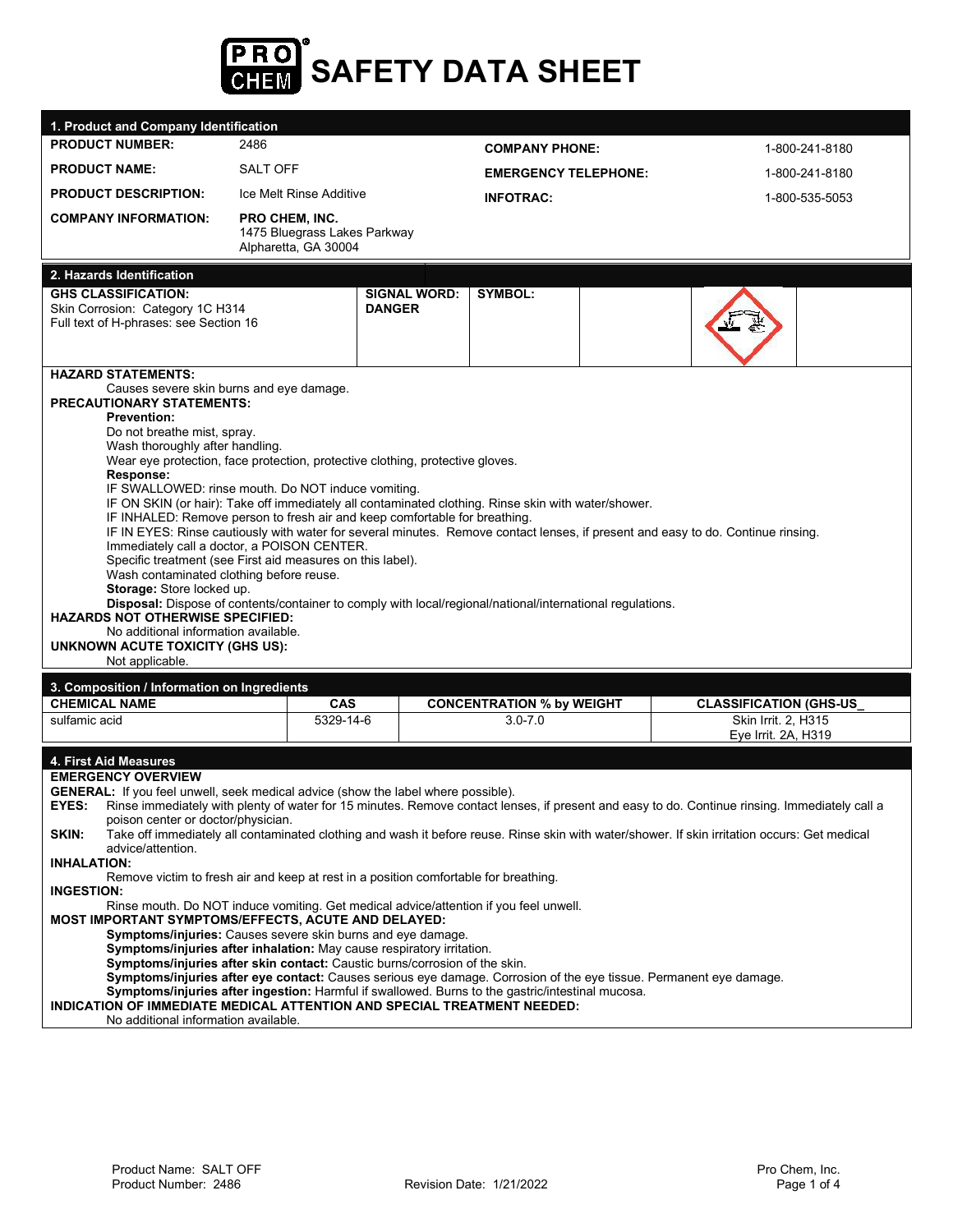### **5. Fire-Fighting Measures**

## **SUITABLE FIRE EXTINGUISHING MEDIA:**

## All extinguishing media allowed.

**SPECIFIC HAZARDS ARISING FROM THE CHEMICAL:** 

Upon combustion: CO and CO2 are formed.

# **SPECIFIC FIRE-FIGHTING METHODS:**

Exercise caution when fighting any chemical fire. Use water spray or fog for cooling exposed containers. Take account of environmentally hazardous firefighting water.

#### **SPECIAL PROTECTIVE EQUIPMENT FOR FIREFIGHTERS:**

Do not enter fire area without proper protective equipment, including respiratory protection.

### **6. Accidental Release Measures**

## **GENERAL MEASURES:**

Isolate from fire, if possible, without unnecessary risk.

## **PERSONAL PRECAUTIONS:**

**For Non-Emergency Personnel:** 

Protective Equipment: Gloves. Protective goggles. Protective clothing.

Emergency Procedures: Evacuate unnecessary personnel. Avoid contact with skin, eyes and clothing. Ventilate spillage area.

#### **For Emergency Responders**

Protective Equipment: Equip cleanup crew with proper protection.

Emergency Procedures: Stop leak if safe to do so. Stop release. Ventilate area.

#### **ENVIRONMENTAL PRECAUTIONS AND CLEAN-UP METHODS:**

Avoid release to the environment. Prevent soil and water pollution.

For Containment: Contain released substance, pump into suitable containers.

Methods for cleaning up: This material and its container must be disposed of in a safe way, and as per local legislation.

#### **REFERENCE TO OTHER SECTIONS:**

No additional information available.

#### **7. Handling and Storage**

**SAFE HANDLING:** 

Comply with the legal requirements. Do not handle until all safety precautions have been read and understood. Use personal protective equipment as required. Do not eat, drink, or smoke when using this product. Do not get in eyes, on skin, or on clothing. Handle and open the container with care. Wash thoroughly after handling. Wash contaminated clothing before reuse.

#### **SAFE STORAGE & INCOMPATIBILITIES:**

**Technical Measures:** Comply with applicable regulations. Add product to water for dilution/mixture. Never add water to this product. **Storage Conditions:** Keep container closed when not in use. Store in original container.

**Incompatible Products:** Strong acids.

**Storage Area:** Keep only in the original container. Store in a dry area. Store in a cool area.

**Special Rules on Packaging:** Meet the legal requirements.

## **8. Exposure Controls / Personal Protection**

## **CONTROL PARAMETERS:**

No additional information available

**PERSONAL PROTECTIVE EQUIPMENT:**

Use appropriate personal protective equipment when risk assessment indicates this is necessary. Gloves. Safety glasses. Protective clothing.



| 9. Physical & Chemical Properties            |                          |                                   |                    |
|----------------------------------------------|--------------------------|-----------------------------------|--------------------|
| Appearance:                                  | Clear, colorless liquid. | Flammability(solid/gas):          | No data available. |
| <b>Physical State:</b>                       | Liauid.                  | <b>Explosion Limits:</b>          | No data available. |
| Odor:                                        | Cherry.                  | <b>Explosive Properties:</b>      | No data available. |
| <b>Odor Threshold:</b>                       | No data available.       | <b>Oxidizing Properties:</b>      | No data available. |
| pH:                                          | 2                        | <b>Vapor Pressure:</b>            | No data available. |
| <b>Melting Point:</b>                        | No data available.       | <b>Relative Density:</b>          | No data available. |
| <b>Freezing Point:</b>                       | No data available.       | Solubility (water):               | Soluble.           |
| Low Pow:                                     | No data available.       | <b>Auto-Ignition Temperature:</b> | No data available. |
| Viscosity:                                   | No data available.       | <b>Decomposition Temperature:</b> | No data available. |
| <b>Specific Gravity:</b>                     | a/ml.                    | Relative Vapor Density @ 20°C:    | No data available. |
| <b>Boiling Point:</b>                        | No data available.       | Log Kow:                          | No data available. |
| <b>Flash Point:</b>                          | $> 200^{\circ}$ F.       | <b>Viscosity (kinematic):</b>     | No data available. |
| Relative Evaporation Rate (butyl acetate=1): | No data available.       | Viscosity (dynamic):              | No data available. |
| <b>VOC Content:</b>                          | $0.5\%$ .                |                                   |                    |

#### **10. Stability & Reactivity Information**

**REACTIVITY:**

Upon combustion: CO and CO2 are formed. **CHEMICAL STABILITY:**  No additional information available. **POSSIBILITY OF HAZARDOUS REACTIONS:** Refer to Section 10 on Reactivity.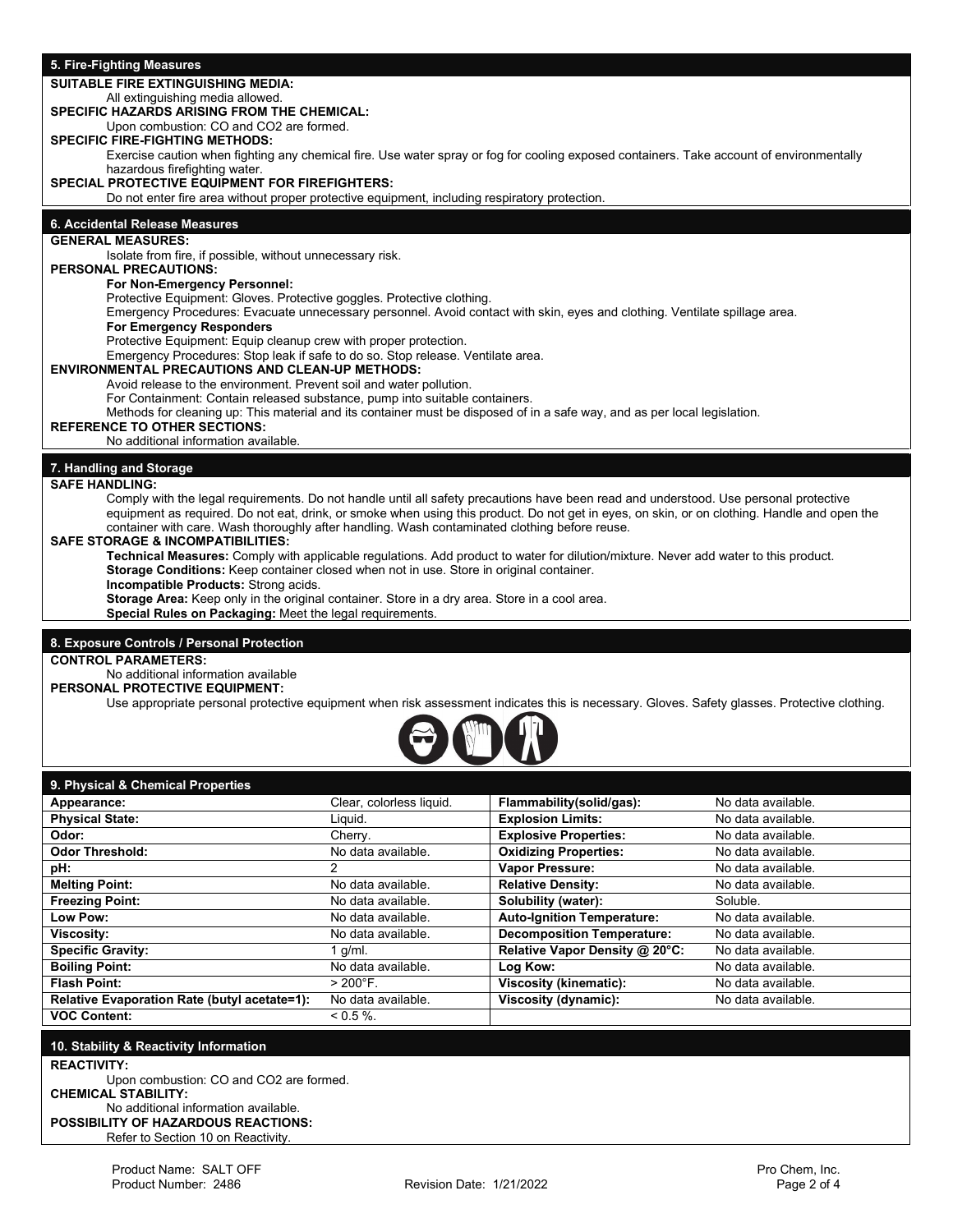| <b>INCOMPATIBLE MATERIALS:</b><br>Strong bases.                                                            |                                                                                                                                    |
|------------------------------------------------------------------------------------------------------------|------------------------------------------------------------------------------------------------------------------------------------|
| <b>CONDITIONS TO AVOID:</b>                                                                                |                                                                                                                                    |
| No additional information available.<br><b>HAZARDOUS DECOMPOSITION PRODUCTS:</b>                           |                                                                                                                                    |
|                                                                                                            | Under normal conditions of storage and use, hazardous decomposition products should not be produced.                               |
| 11. Toxicological Information                                                                              |                                                                                                                                    |
| <b>ACUTE TOXICITY:</b>                                                                                     |                                                                                                                                    |
| Not classified.                                                                                            |                                                                                                                                    |
| sulfamic acid (5329-14-6)<br>LD50 oral rat                                                                 | 3160 mg/kg (Rat; Literature study)                                                                                                 |
| LD50 dermal rat                                                                                            | > 2000 mg/kg body weight (Rat; Experimental value; OECD 402: Acute Dermal Toxicity)                                                |
| <b>SKIN CORROSION/IRRITATION:</b><br>Causes severe skin burns and eye damage.                              |                                                                                                                                    |
| pH <sub>2</sub>                                                                                            |                                                                                                                                    |
| <b>SERIOUS EYE DAMAGE/IRRITATION:</b><br>Not classified.                                                   |                                                                                                                                    |
| pH: 2                                                                                                      |                                                                                                                                    |
| <b>RESPIRATORY OR SKIN SENSITIZATION:</b><br>Not classified.                                               |                                                                                                                                    |
| <b>GERM CELL MUTAGENICITY:</b>                                                                             |                                                                                                                                    |
| Not classified.<br><b>CARCINOGENICITY:</b>                                                                 |                                                                                                                                    |
| Not classified.                                                                                            |                                                                                                                                    |
| <b>REPRODUCTIVE TOXICITY:</b><br>Not classified.                                                           |                                                                                                                                    |
| <b>SPECIFIC TARGET ORGAN TOXICITY - single exposure:</b>                                                   |                                                                                                                                    |
| Not classified.<br><b>SPECIFIC TARGET ORGAN TOXICITY - repeated exposure:</b>                              |                                                                                                                                    |
| Not classified.<br><b>ASPIRATION HAZARD:</b>                                                               |                                                                                                                                    |
| Not classified.                                                                                            |                                                                                                                                    |
| <b>SYMPTOMS/INJURIES AFTER INHALATION:</b><br>May cause respiratory irritation.                            |                                                                                                                                    |
| SYMPTOMS/INJURIES AFTER SKIN CONTACT:                                                                      |                                                                                                                                    |
| Caustic burns/corrosion of the skin.<br>SYMPTOMS/INJURIES AFTER EYE CONTACT:                               |                                                                                                                                    |
|                                                                                                            | Causes serious eye damage. Corrosion of the eye tissue. Permanent eye damage.                                                      |
|                                                                                                            |                                                                                                                                    |
| <b>SYMPTOMS/INJURIES AFTER INGESTION:</b><br>Harmful if swallowed. Burns to the gastric/intestinal mucosa. |                                                                                                                                    |
|                                                                                                            |                                                                                                                                    |
| 12. Ecological Information<br><b>TOXICITY:</b>                                                             |                                                                                                                                    |
| sulfamic acid (5329-14-6)                                                                                  |                                                                                                                                    |
| LC50 fish 1<br>EC50 Daphnia 1                                                                              | > 14.2 mg/l (96 h; Pimephales promelas)<br>1.6 mg/l (48 h; Daphnia magna; GLP)                                                     |
| EC50 other aquatic organisms 1                                                                             | >= 1000 mg/l (16 h; Pseudomonas putida)                                                                                            |
| LC50 fish 2                                                                                                | 70.3 mg/l (96 h; Pimephales promelas)                                                                                              |
| Threshold limit algae 1<br>PERSISTENCE AND DEGRADABILITY:                                                  | 48 mg/l (72 h; Desmodesmus subspicatus; GLP)                                                                                       |
| sulfamic acid (5329-14-6)                                                                                  |                                                                                                                                    |
| Biochemical oxygen demand (BOD): Not applicable.                                                           | Biodegradability: Not applicable. Biodegradability in soil: not applicable. No (test) data on mobility of the substance available. |
| Chemical oxygen demand (COD): Not applicable.                                                              |                                                                                                                                    |
| ThOD: Not applicable.<br><b>BOD (% of ThOD): Not applicable.</b>                                           |                                                                                                                                    |
| <b>BIOACCUMULATIVE POTENTIAL:</b>                                                                          |                                                                                                                                    |
| sulfamic acid (5329-14-6)<br>Log Pow: 0.10 (Experimental value)                                            |                                                                                                                                    |
| <b>Bioaccumulative potential:</b> Low potential for bioaccumulation (Log Kow $\leq$ 4).                    |                                                                                                                                    |
| 13. Disposal Consideration                                                                                 |                                                                                                                                    |
|                                                                                                            | Waste Disposal Recommendations: Dispose in a safe manner in accordance with local/national regulations.                            |
| 14. Transportation Information                                                                             |                                                                                                                                    |
| <b>Department of Transportation (DOT)</b>                                                                  |                                                                                                                                    |
| Transport document description :<br>UN-No.(DOT):                                                           | UN2967 Sulfamic acid solution, 8, III<br><b>UN2967</b>                                                                             |
| Proper Shipping Name (DOT):                                                                                | Sulfamic acid solution                                                                                                             |
| Transport hazard class(es) (DOT):<br>Hazard labels (DOT):                                                  | 8 - Class 8 - Corrosive material 49 CFR 173.136<br>8 – Corrosive                                                                   |
| Packing group (DOT):<br>III - Minor Danger                                                                 |                                                                                                                                    |
| DOT Packaging Non Bulk (49 CFR 173.xxx): 213<br>DOT Packaging Bulk (49 CFR 173.xxx): 240                   |                                                                                                                                    |